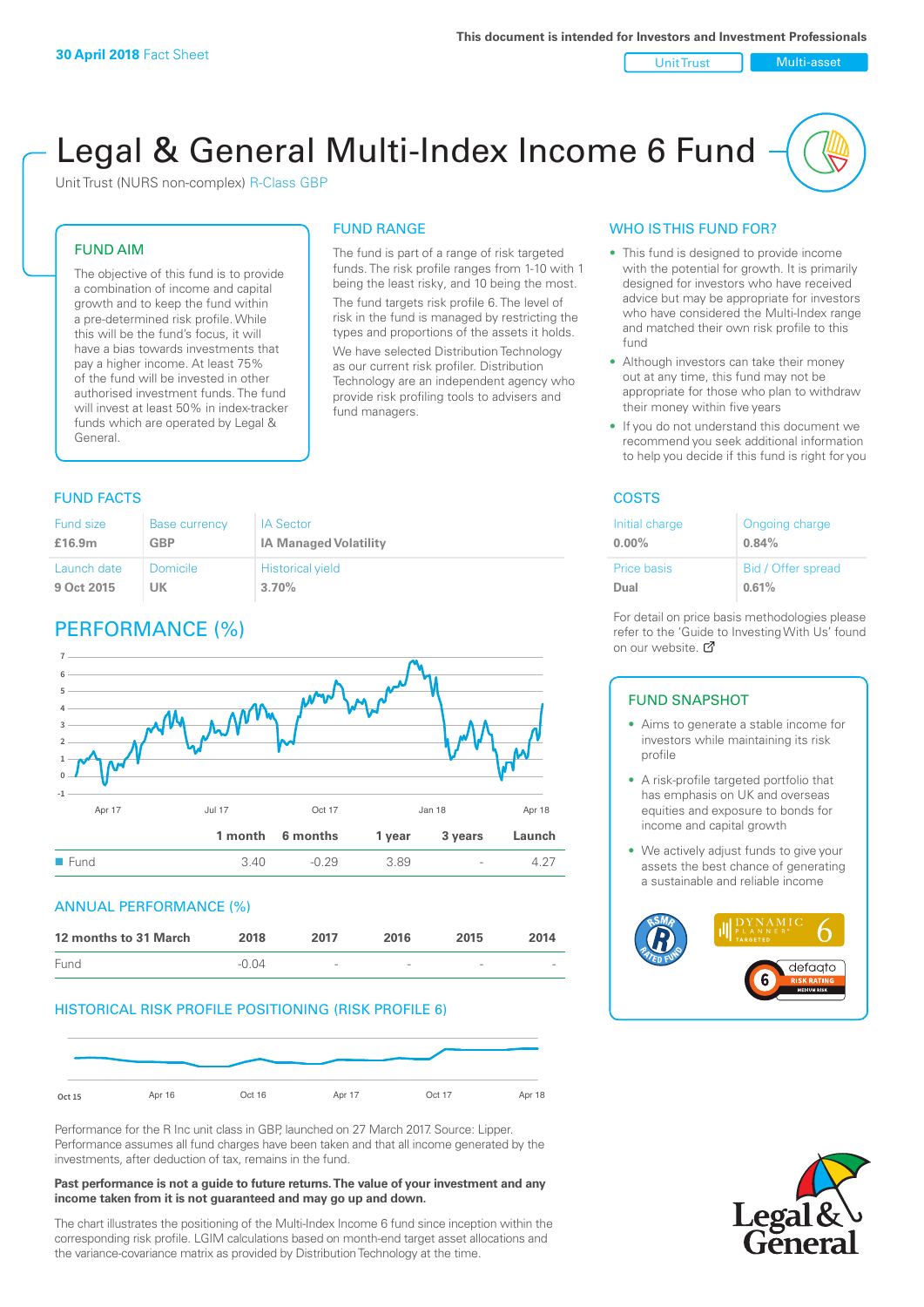### Legal & General Multi-Index Income 6 Fund

Unit Trust (NURS non-complex) R-Class GBP

### PORTFOLIO BREAKDOWN

All data source LGIM unless otherwise stated. Totals may not sum due to rounding.





#### FUND MANAGERS

The fund managers have responsibility for managing the multi-index fund range. They are part of the Multi-Asset Funds (MAF) team in LGIM. This team focuses on designing and managing multi-asset funds that are tailored to match the specific objectives of various client types. The team sits within a wider Asset Allocation team which combines both depth of experience with a broad range of expertise from different fields, including fund management, investment consulting and risk management roles.

### TOP 10 HOLDINGS (%)

| <b>L&amp;G UK Index Trust</b>                                    | 9.9 |
|------------------------------------------------------------------|-----|
| L&G Emerging Markets Government Bond (Local Currency) Index Fund | 7.9 |
| iShares UK Dividend UCITS ETF                                    | 7.5 |
| L&G Emerging Markets Government Bond (US\$) Index Fund           | 7.4 |
| L&G US Index Trust                                               | 7.0 |
| L&G Pacific Index Trust                                          | 6.4 |
| L&G High Income Trust                                            | 6.2 |
| L&G European Index Trust                                         | 5.9 |
| <b>LGIM Global Corporate Bond Fund</b>                           | 5.0 |
| <b>L&amp;G UK Property Fund</b>                                  | 4.4 |